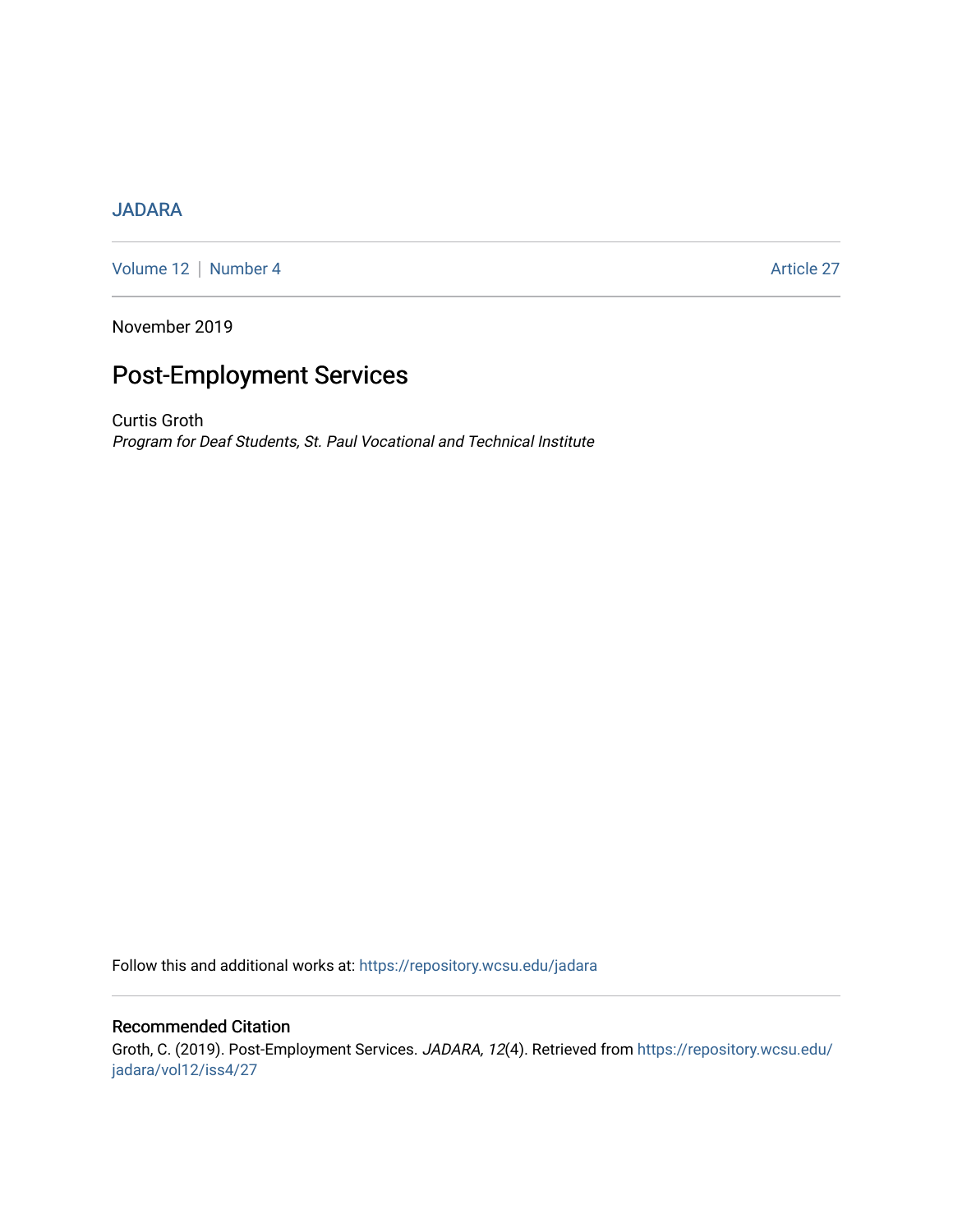## POST-EMPLOYMENT SERVICES

#### Curtis Groth

I have been asked to talk to you about my responsibilities at St. Paul Technical Voca tional Institute (TVI), specifically as they relate to employment and post-employment services. Let me start by saying that the program at St. Paul TVI is, I believe, a very unique one. It is a cooperative effort between the school itself, the TVI Program for Deaf Students, and the State Dept. of Economic Security. I am sure that I will mention this again and again but I believe that this cooperation is what lends uniqueness and strength to the program.

I myself work for the State Dept. of Economic Security (MDES). I have worked for them the past  $10\frac{1}{2}$  years. Truly cooperative efforts between governmental agencies can be rare, but in this instance  $3\frac{1}{2}$  years ago, after negotiations between the agencies, a branch office of MDES was opened at TVI. As the staff person assigned, I worked with the general student population in a job placement capacity. This was more or less the first step in the cooperative effort and has been so success ful that now there are similar efforts in 8 or 9 other vocational schools in Minnesota and these are also becoming very successful pro grams.

The next step in cooperation came when I first started working with the deaf students at TVI. First let me explain that MDES has staff personnel who specialize in working with the handicapped. But in the past, the training offered these people to acquaint them with specific handicaps and related employment problems was of a very general nature. As far as I know, there had been no one given indepth training in the field of deafness or in the use of sign language. After I expressed an in terest in working with the deaf, and after some encouragement from staff members from the St. Paul TVI Program for Deaf Students, MDES sponsored me so that I could attend the Interpreters Institute at St. Paul TVI. This in volved expenses and release time, full time for 6 weeks. I think this again shows the depth of cooperation and committment between my agency and TVI. I think it has been a success ful effort on both parts. As part of the employ ment service division I am able to bring all their resources/job listings to help the students at TVI find part-time and full-time jobs. And by having office space within the school and welcomed access to staff meetings/orientations/ instructors, I am able to get first hand infor mation regarding students' abilities, potential, etc. I am able to coordinate placement activity between the school and the employer, which I see as my chief function in the setting I am in. Both agencies have given me the opportunity to acquire personal skills, get into direct con tact with students, instructors, and employers, so that I can actively coordinate these job placement efforts.

Ever since my attending the Interpreter's Institute, the Program for Deaf Students has made sure that I have no lack of deaf students to work with. It seems that the day after com pletion of classes 2 years ago I was deluged with deaf students looking for full-time and part-time work. Although things have slowed some, I would say I talk to 5 or 6 deaf students every day. Over the past 2 years I have helped

Mr. Groth is with the Program for Deaf Students, St. Paul Vocational and Technical Institute.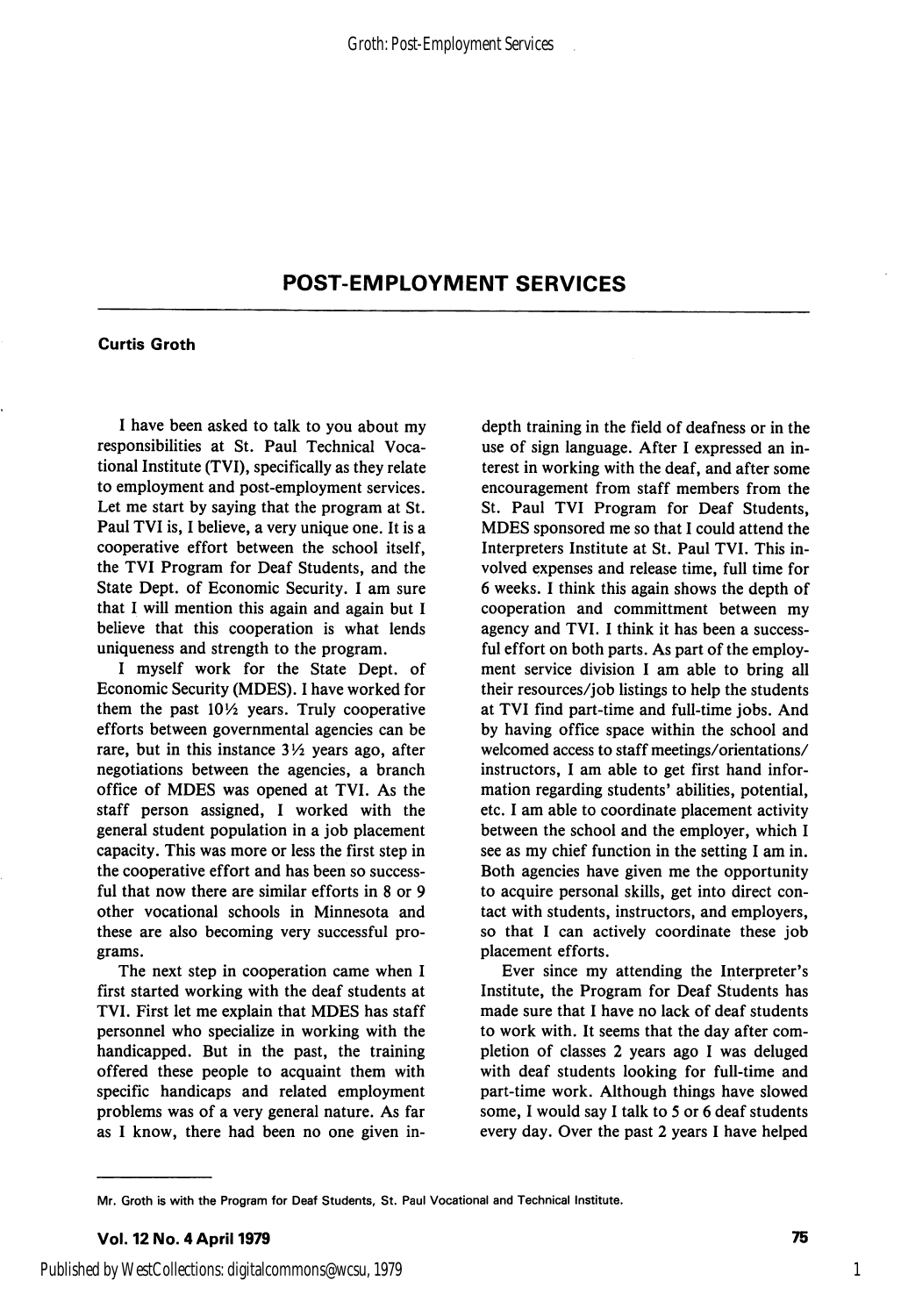place over 120 deaf students on jobs, mostly full-time jobs. So I believe all the cooperation between agencies has paid off for the agencies and for the students involved.

The deaf students have been successful in getting jobs in a wide variety of fields: mechan ical trades such as machining jobs, auto body mechanics, welders, printing-related occupa tions, sheet metal workers, cabinetmakers; many jobs in various office occupations; technical jobs in chemistry, med-lab work, and soon, mechanical drafting. So the jobs that the students are getting run through the entire range of training programs offered at TVI.

I have been very encouraged by the response of employers to interviewing and hir ing the deaf students. I firmly believe that most employers, once convinced to at least interview a deaf person, come away favorably impressed with their skills. Of course, most employers who contact TVI regarding job openings already are aware of the good quality of students graduating from the school. The more difficult task is to convince them that the deaf person can fit into their company without causing any exceptional problems.

Employers who have had little or no con tact with deaf people usually have certain fears, certain questions, they want answered. First of all many employers are unsure as to how to actually interview a deaf person. Thank goodness that interpreter services are available. I am sure this puts both employer and student at ease in the interview setting. In fact, it has been so well received by employers that some have been more than ready and willing to offer jobs to the interpreters, which speaks highly of the quality people filling that important function.

Most employers are unaware of basic lan guage difficulties a deaf person may have and how these difficulties can relate or not relate to job skills, abilities, and potential. I find it necessary to take time to explain these things to some employers to help encourage them to interview and hire deaf persons.

Questions are asked on the ability to drive a car to get to the job. Some employers are sur prised to realize that the inability to hear doesn't prevent a deaf person from driving a

car.

Of course, for jobs in an office setting, the importance of phone usage is a difficulty, and a valid one. Inability to use a phone eliminates many job possibilities. But then again some employers realize they can slightly rearrange things in their office to eliminate this problem.

The question of making friends on the job is asked a lot. Will the deaf person feel uncom fortable or left out? Actually I find the fact that this question is asked to be an encouraging sign, because it shows that the employer is sen sitive to the needs of the employee. I have often wondered if a deaf person would indeed feel uncomfortable. But maybe the problem is larger in a person's mind than it actually is. Things seem to work out most of the time. Other employees start learning some basic signs so that they can more easily communicate with the deaf person. This also is very en couraging to me.

The question of further training is related to this. Many employers wonder how they will teach the specifics of their company's way of doing things to the deaf person. It can't possibly all be written out in notes, etc. Again, the value of the interpreter comes in here, because they can spend 1 or 2 days on the job helping with communications, helping with the training. This is really invaluable, and many times has actually been the deciding factor in the company's actually hiring the deaf person.

Insurance problems/safety problems are also important questions asked by employers. I really haven't come up with a satisfactory answer to these questions. One approach I have used is to check with past employers to see if they have had any safety problems with the deaf people working for them. Sometimes it is a lot more convincing if one employer tells another what the problems were, if any. I don't know if any actual studies have been done to learn more about this important area. I think such a study would be helpful.

I mentioned before that I have been en couraged by the response of employers, not only in their hiring of the deaf, but also by their willingness to become more aware of deafness itself. Many employers are encourag ing and even financing their employees to take

2